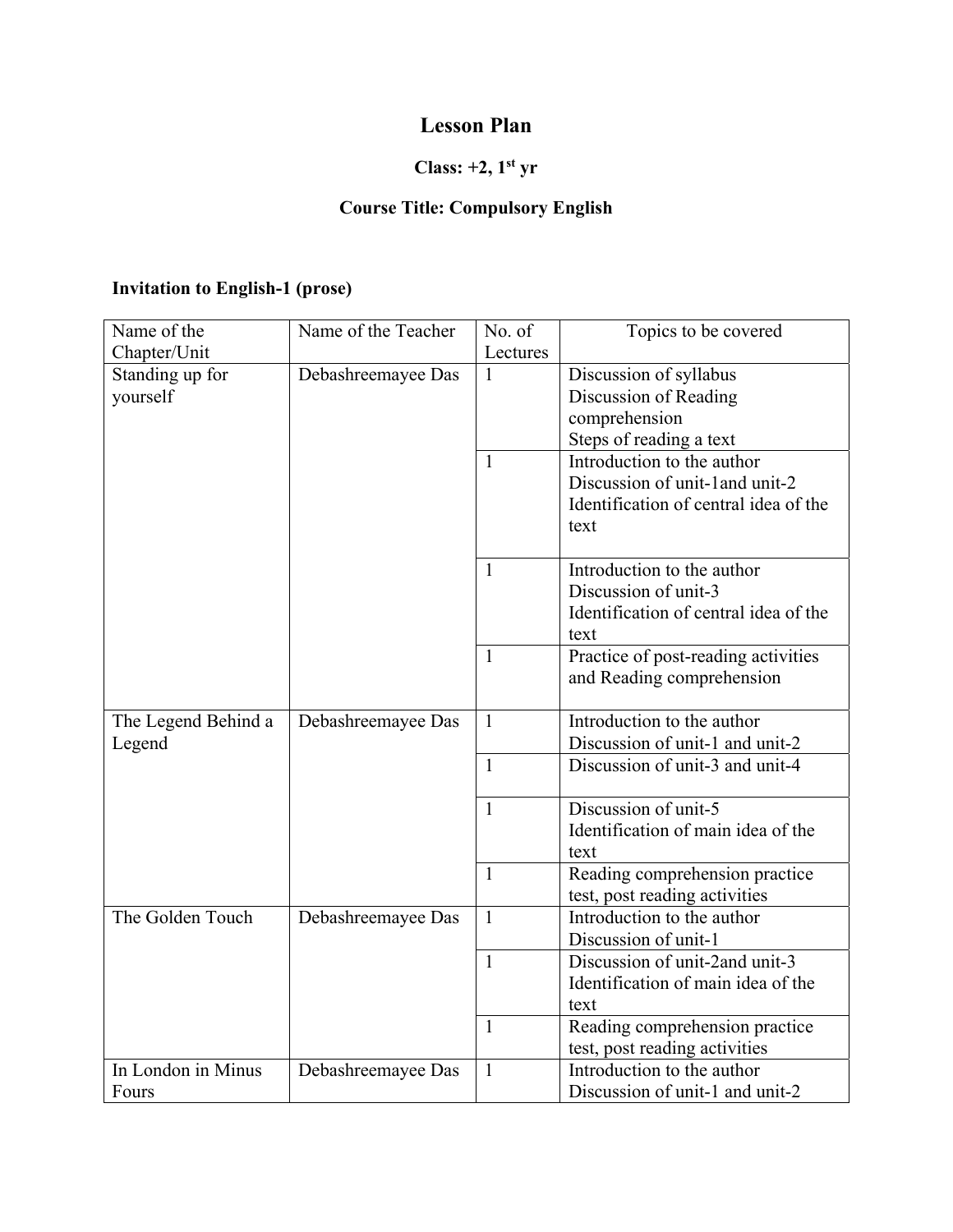|                       |                    | Discussion of unit-3 and<br>Identification of main idea of the<br>text |
|-----------------------|--------------------|------------------------------------------------------------------------|
|                       |                    | Practice of post-reading activities<br>and Reading comprehension       |
| The Cancer fight from | Debashreemayee Das | Introduction to the author                                             |
| Hiroshima to Houston  |                    | Discussion of unit-1                                                   |
|                       |                    | Discussion of unit-2                                                   |
|                       |                    | Discussion of unit-3                                                   |
|                       |                    | Practice of post reading activities                                    |
|                       |                    | Reading comprehension practice                                         |
|                       |                    | test                                                                   |
|                       |                    | Revision, doubt clearing class                                         |

### **Invitation to English-1 (Poetry)**

| Name of the  | Name of the Teacher  | No. of       | Topics to be covered                 |
|--------------|----------------------|--------------|--------------------------------------|
| Chapter/Unit |                      | Lectures     |                                      |
|              | P. Muralidhar Sharma | 1            | Importance of Reading Poetry in      |
|              |                      |              | the Language Classroom               |
|              |                      | $\mathbf{1}$ | Introduction to the Life and Works   |
|              |                      |              | of Robert Frost                      |
|              |                      | 1            | Close Reading and Detailed Textual   |
|              |                      |              | Analysis of Frost's "Stopping by     |
|              |                      |              | Woods on a Snowy Evening"            |
|              |                      | 1            | Students' responses on the text,     |
|              |                      |              | Solving questions                    |
|              | P. Muralidhar Sharma | $\mathbf{1}$ | Introduction to Romantic Poetry      |
|              |                      |              | and the Works of Thomas Moore        |
|              |                      | 1            | Detailed Textual Analysis and        |
|              |                      |              | Interpretation of the Poem "Oft, in  |
|              |                      |              | the Stilly Night"                    |
|              |                      | 1            | Summing up, discussion and           |
|              |                      |              | solving questions on the poem        |
|              | P.Muralidhar Sharma  | $\mathbf{1}$ | Introduction to the Lake School of   |
|              |                      |              | Poets and Robert Southey             |
|              |                      | $\mathbf{1}$ | Detailed Textual Analysis and        |
|              |                      |              | Commentary on "The Inchcape          |
|              |                      |              | Rock"                                |
|              |                      | 1            | Students' Responses and solving      |
|              |                      |              | questions                            |
|              | P.Muralidhar Sharma  | $\mathbf{1}$ | Introduction to Ode and its Features |
|              |                      | 1            | Close Reading and Detailed Textual   |
|              |                      |              | Analysis of "To My True Friend"      |
|              |                      | $\mathbf{1}$ | Students' responses on the text,     |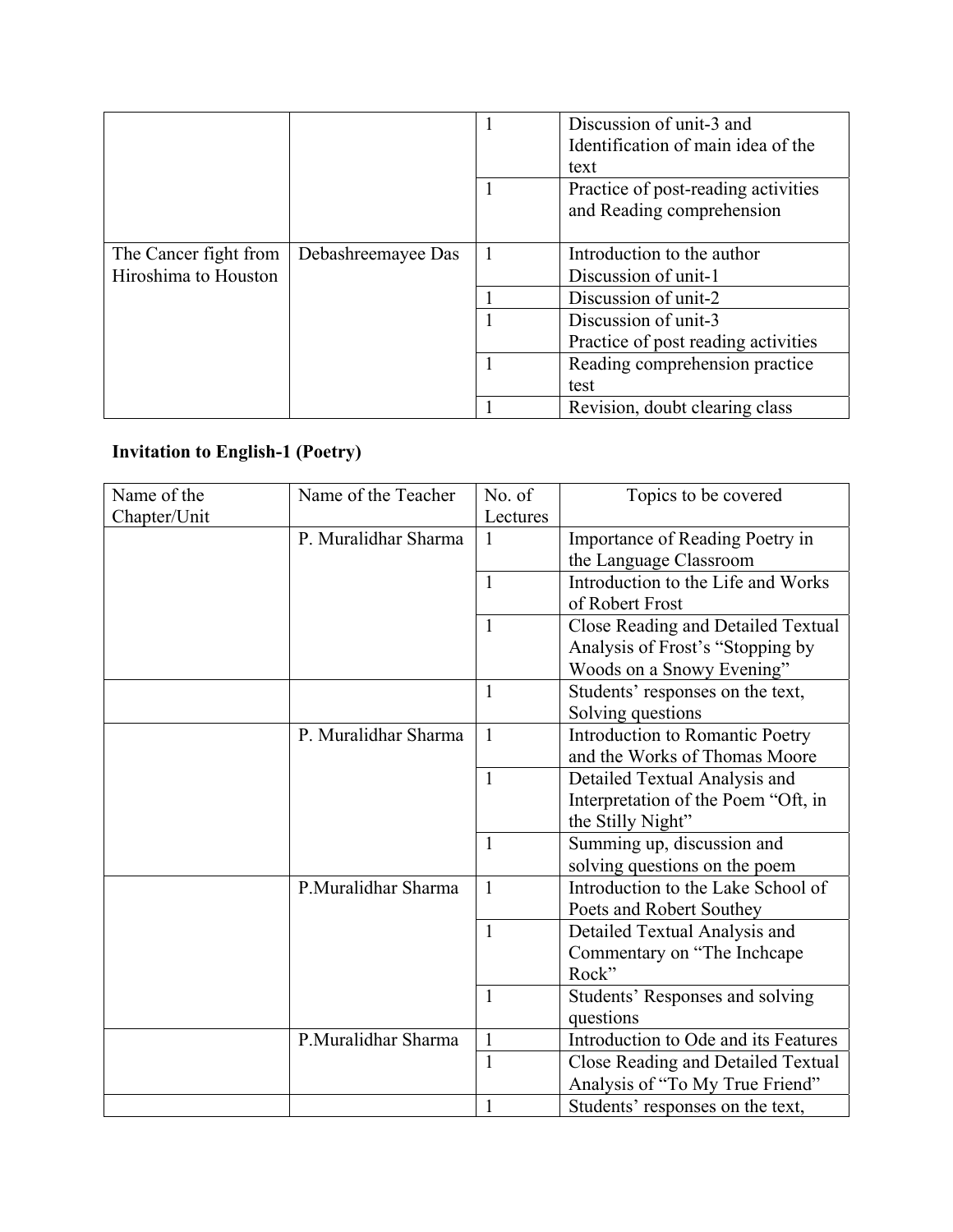|                     | solving questions                  |
|---------------------|------------------------------------|
| P.Muralidhar Sharma | Introduction to the Poems of Gopa  |
|                     | Ranjan Mishra                      |
|                     | Close Reading and Detailed Textual |
|                     | Analysis of "Fishing"              |
|                     | Students' responses, solving       |
|                     | questions on the text              |

## **Invitation to English-2 (Non-detailed study)**

| Name of the               | Name of the Teacher  | No. of       | Topics to be covered                     |
|---------------------------|----------------------|--------------|------------------------------------------|
| Chapter/Unit              |                      | Lectures     |                                          |
| Three Questions           | Anjali Tripathy      | 1            | Introduction to the syllabus and         |
|                           |                      |              | Question pattern; Distribution of        |
|                           |                      |              | Handouts                                 |
|                           |                      | $\mathbf{1}$ | Introduction to the works of Leo         |
|                           |                      |              | Tolstoy, Reading the Text                |
|                           |                      | $\mathbf{1}$ | Narration and discussion of the          |
|                           |                      |              | story                                    |
|                           |                      | $\mathbf{1}$ | Discussion of Questions-Answers,         |
|                           |                      |              | <b>Writing Activity</b>                  |
| <b>After Twenty Years</b> | Anjali Tripathy      | $\mathbf{1}$ | Introduction to the author, theme        |
|                           |                      |              | and characters, Reading the text,        |
|                           |                      |              | Vocabulary activities                    |
|                           |                      | 1            | <b>Detailed Narration and Discussion</b> |
|                           |                      |              | of the Text                              |
|                           |                      | 1            | Solving questions                        |
| The Open Window           | Anjali Tripathy      | $\mathbf{1}$ | Introduction to the Short Fiction of     |
|                           |                      |              | Saki                                     |
|                           |                      | 1            | Detailed Narration and                   |
|                           |                      |              | Interpretation of the Text               |
|                           |                      | $\mathbf{1}$ | Major Themes in the Story,               |
|                           |                      |              | Solving questions                        |
| The One and Only          | P. Muralidhar Sharma | $\mathbf{1}$ | Importance of Reading Skills             |
| Houdini                   |                      | $\mathbf{1}$ | Detailed Textual analysis of             |
|                           |                      |              | Robert Lado's "One and Only              |
|                           |                      |              | Houdini"                                 |
|                           |                      | $\mathbf{1}$ | Students' responses and solving          |
|                           |                      |              | questions                                |
| Childhood                 | P. Muralidhar Sharma | $\mathbf{1}$ | The Autobiography as a Literary          |
|                           |                      |              | Genre                                    |
|                           |                      | 1            | Detailed Textual Analysis of             |
|                           |                      |              | Jawaharlal Nehru's "My                   |
|                           |                      |              | Childhood"                               |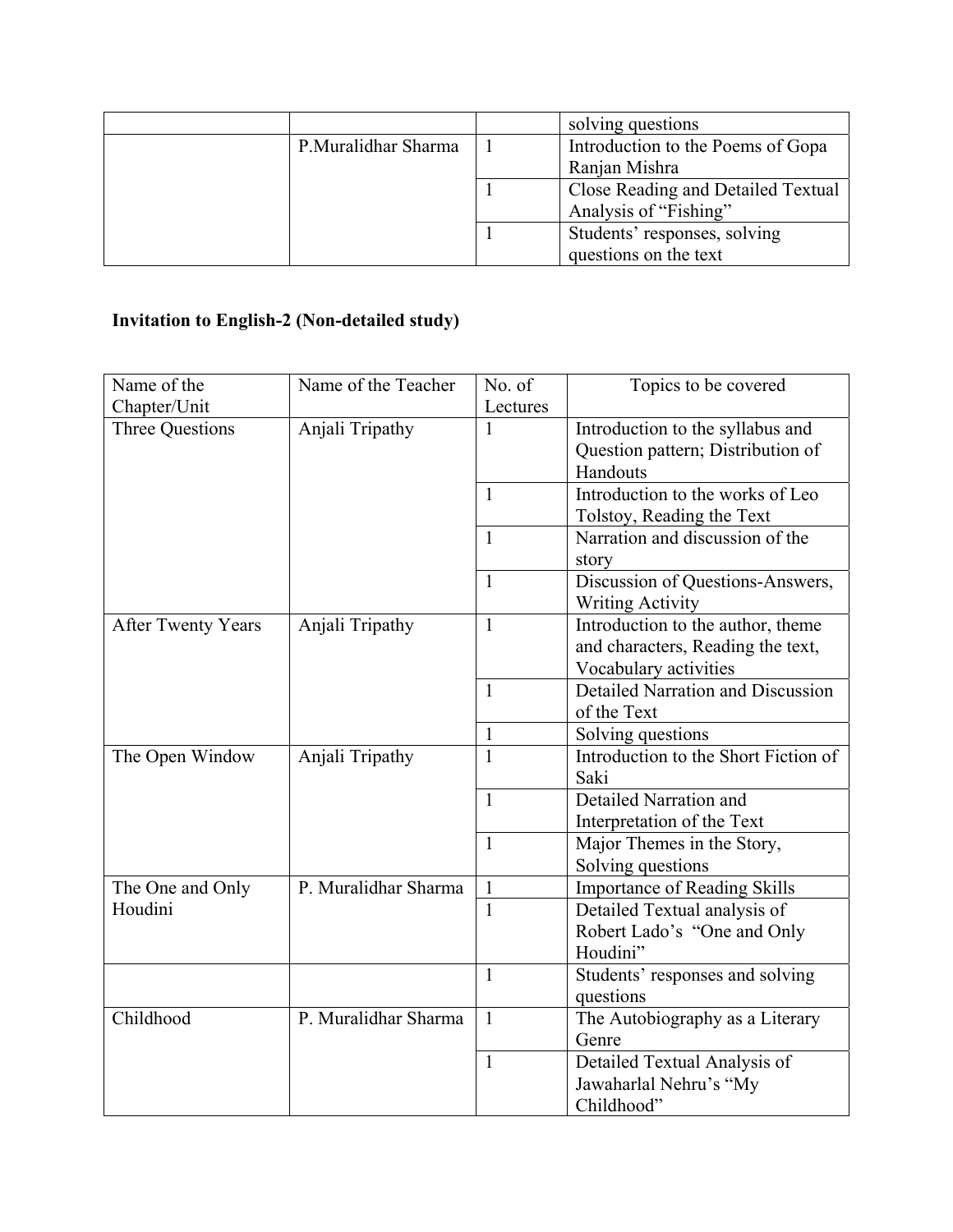|          |                 |   | Students' responses and solving<br>questions                                                                                                       |
|----------|-----------------|---|----------------------------------------------------------------------------------------------------------------------------------------------------|
| Marriage | Anjali Tripathy |   | Autobiography and biography,<br>Reading from the text (by the<br>teacher), Listening practice-<br>Summarising the read out contents<br>by students |
|          |                 | 2 | Narrating the text, Discussion of<br>Questions-Answers                                                                                             |
|          |                 | 3 | Discussion of common writing<br>errors by students                                                                                                 |
|          |                 | 4 | Revision, discussing a model<br>question, teaching how to present<br>answers in the examination                                                    |

#### **Invitation to English-3 (Writing Skills)**

| Name of the                 | Name of the Teacher | No. of       | Topics to be covered                   |
|-----------------------------|---------------------|--------------|----------------------------------------|
| Chapter/Unit                |                     | Lectures     |                                        |
| Writing a Paragraph         | Anjali Tripathy     | 1            | Format, Topic sentence, Sequence       |
|                             |                     | $\mathbf{1}$ | Connectives, Unity- Cohesion and       |
|                             |                     |              | Coherence                              |
| Developing Ideas into       | Anjali Tripathy     |              | Narration, Description                 |
| Paragraph                   |                     | $\mathbf{1}$ | Exposition, Argumentation/             |
|                             |                     |              | Persuasion                             |
|                             |                     | 1            | <b>Class Practice</b>                  |
|                             |                     |              | Revision of course covered,            |
|                             |                     |              | discussing sample questions            |
| <b>Writing Personal</b>     | Anjali Tripathy     | $\mathbf{1}$ | Parts of a personal letter, types,     |
| Letters and Notes           |                     |              | sample                                 |
|                             |                     |              | Letters of invitation, samples         |
|                             |                     | $\mathbf{1}$ | Writing activities in the class        |
|                             |                     | $\mathbf{1}$ | Writing personal notes, samples,       |
|                             |                     |              | Homework- Questions on writing         |
|                             |                     |              | personal notes                         |
|                             |                     | 1            | Checking the questions-answers of      |
|                             |                     |              | personal notes                         |
| Writing Applications,       | Madhulika Panda     | 1            | Discussion of the format for writing   |
| <b>Official Letters and</b> |                     |              | application and practice writing at    |
| <b>Business letters</b>     |                     |              | least two applications, Correction of  |
|                             |                     |              | some answers                           |
|                             |                     | $\mathbf{1}$ | Discussion of the format for writing   |
|                             |                     |              | Official letters and practice writing, |
|                             |                     |              | Correction of some answers             |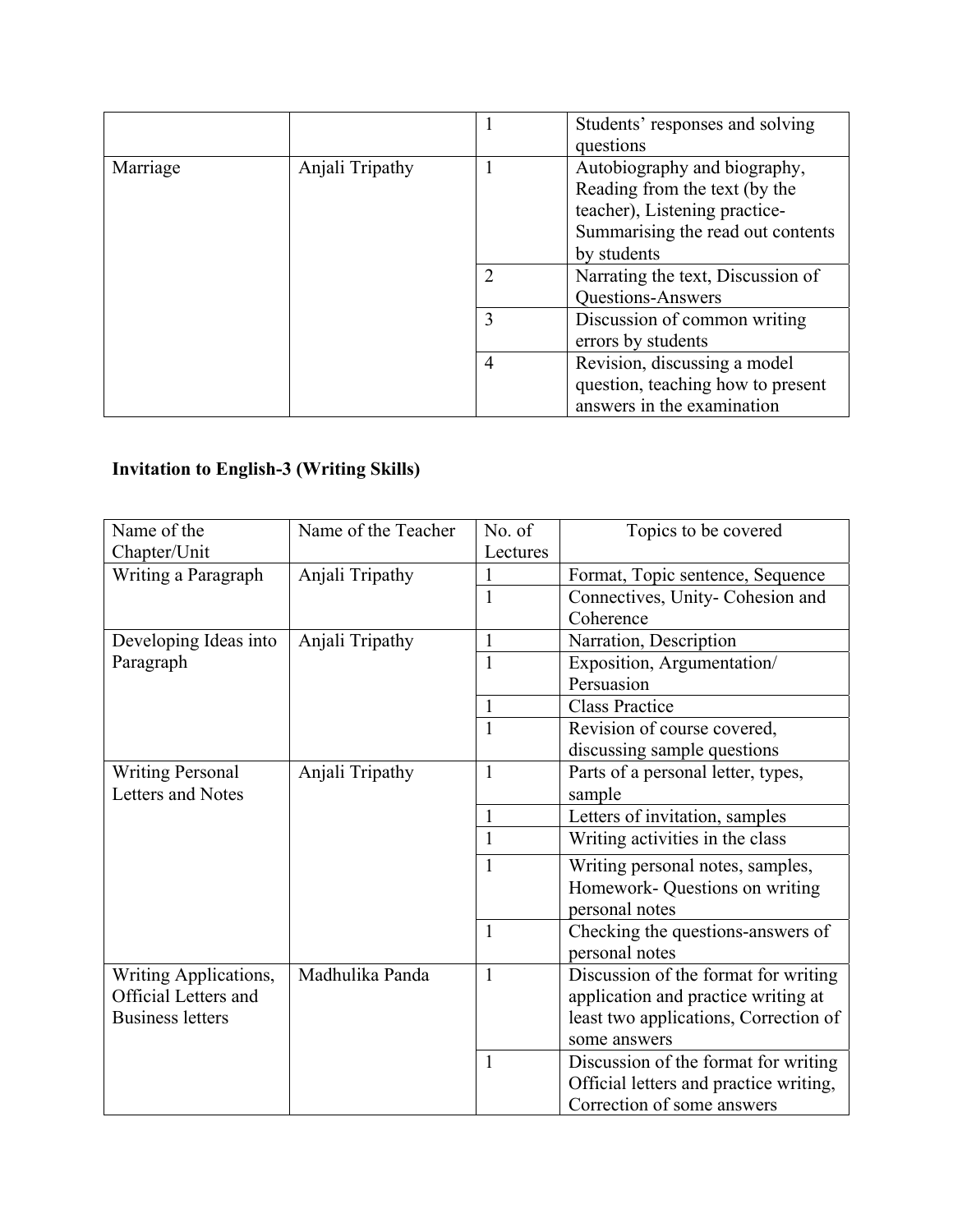|                                                                |                    | 1 | Discussing and writing a business<br>letter                                                                            |
|----------------------------------------------------------------|--------------------|---|------------------------------------------------------------------------------------------------------------------------|
|                                                                |                    | 1 | Discussion of a variety of questions                                                                                   |
| Writing Telegrams, E-<br>mails, Personal<br>advertisements and | Debashreemayee Das |   | Format of writing telegram with<br>examples<br>Practice of writing telegrams                                           |
| short notices                                                  |                    |   | Format of writing E mails and<br>personal advertisements<br>Examples will be given and<br>exercises will be practised. |
|                                                                |                    |   | Discussion of Format of Writing<br>Notice with examples<br>Practice of writing notices                                 |
|                                                                |                    |   | <b>Writing Practice test</b><br>Revision                                                                               |
| <b>Using Graphics</b>                                          | Madhulika Panda    | 1 | Concept of Verbal and Non –<br>verbal communication, Transfer of<br>Verbal to pictorial representation                 |
|                                                                |                    | 1 | Use of graph, bar graph, pie chart                                                                                     |
|                                                                |                    |   | Use of table, diagram. map                                                                                             |
|                                                                |                    |   | Revision of the course covered                                                                                         |

### **Invitation to English-4 (Grammar)**

| Name of the<br>Chapter/Unit | Name of the Teacher | No. of<br>Lectures | Topics to be covered                  |
|-----------------------------|---------------------|--------------------|---------------------------------------|
|                             |                     |                    |                                       |
| Countable and               | Madhulika Panda     |                    | Introduction to the Parts of Speech   |
| <b>Uncountable Nouns</b>    |                     |                    | Types of Nouns, Concept of            |
|                             |                     |                    | Countable and Uncountable nouns       |
|                             |                     |                    | Solving Questions from the text       |
|                             |                     |                    | Introduction to Articles – Indefinite |
|                             |                     |                    | articles                              |
|                             |                     |                    | Definite articles                     |
|                             |                     |                    | Quantifiers                           |
| Tense patterns              | Madhulika Panda     |                    | Introduction to Tense and Aspect,     |
|                             |                     |                    | <b>Present Tense</b>                  |
|                             |                     |                    | Past tense and Future time            |
|                             |                     |                    | Solving exercises from the text       |
|                             |                     |                    | Solving error correction exercises    |
|                             |                     |                    | from the materials given              |
|                             |                     | $\mathbf{1}$       | Solving error correction exercises    |
|                             |                     |                    | from the materials given              |